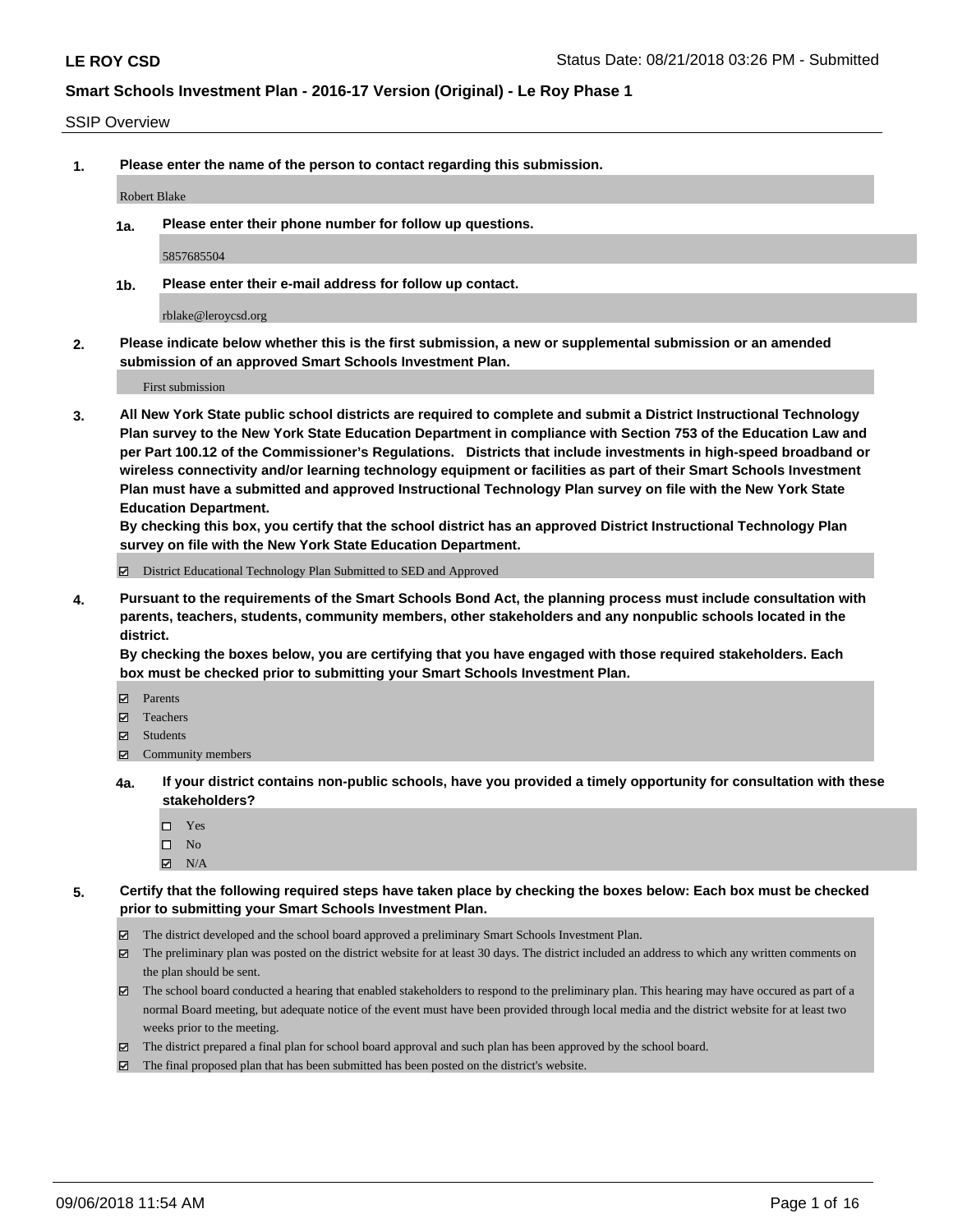SSIP Overview

**5a. Please upload the proposed Smart Schools Investment Plan (SSIP) that was posted on the district's website, along with any supporting materials. Note that this should be different than your recently submitted Educational Technology Survey. The Final SSIP, as approved by the School Board, should also be posted on the website and remain there during the course of the projects contained therein.**

LeRoy BOE Presentation.pdf

**5b. Enter the webpage address where the final Smart Schools Investment Plan is posted. The Plan should remain posted for the life of the included projects.**

https://1.cdn.edl.io/ZPTlo6JndwepZL1Mlkpn3U8kfYIg1upxF8Td3V6D6FU5bfFB.pdf

**6. Please enter an estimate of the total number of students and staff that will benefit from this Smart Schools Investment Plan based on the cumulative projects submitted to date.**

1,200

**7. An LEA/School District may partner with one or more other LEA/School Districts to form a consortium to pool Smart Schools Bond Act funds for a project that meets all other Smart School Bond Act requirements. Each school district participating in the consortium will need to file an approved Smart Schools Investment Plan for the project and submit a signed Memorandum of Understanding that sets forth the details of the consortium including the roles of each respective district.**

 $\Box$  The district plans to participate in a consortium to partner with other school district(s) to implement a Smart Schools project.

#### **8. Please enter the name and 6-digit SED Code for each LEA/School District participating in the Consortium.**

| Partner LEA/District | <b>ISED BEDS Code</b> |
|----------------------|-----------------------|
| (No Response)        | (No Response)         |

#### **9. Please upload a signed Memorandum of Understanding with all of the participating Consortium partners.**

(No Response)

**10. Your district's Smart Schools Bond Act Allocation is:**

\$1,079,488

**11. Enter the budget sub-allocations by category that you are submitting for approval at this time. If you are not budgeting SSBA funds for a category, please enter 0 (zero.) If the value entered is \$0, you will not be required to complete that survey question.**

|                                       | Sub-           |
|---------------------------------------|----------------|
|                                       | Allocations    |
| School Connectivity                   | 254,667        |
| Connectivity Projects for Communities | $\overline{0}$ |
| <b>Classroom Technology</b>           | $\overline{0}$ |
| Pre-Kindergarten Classrooms           | $\Omega$       |
| Replace Transportable Classrooms      | $\Omega$       |
| High-Tech Security Features           | $\Omega$       |
| Totals:                               | 254,667        |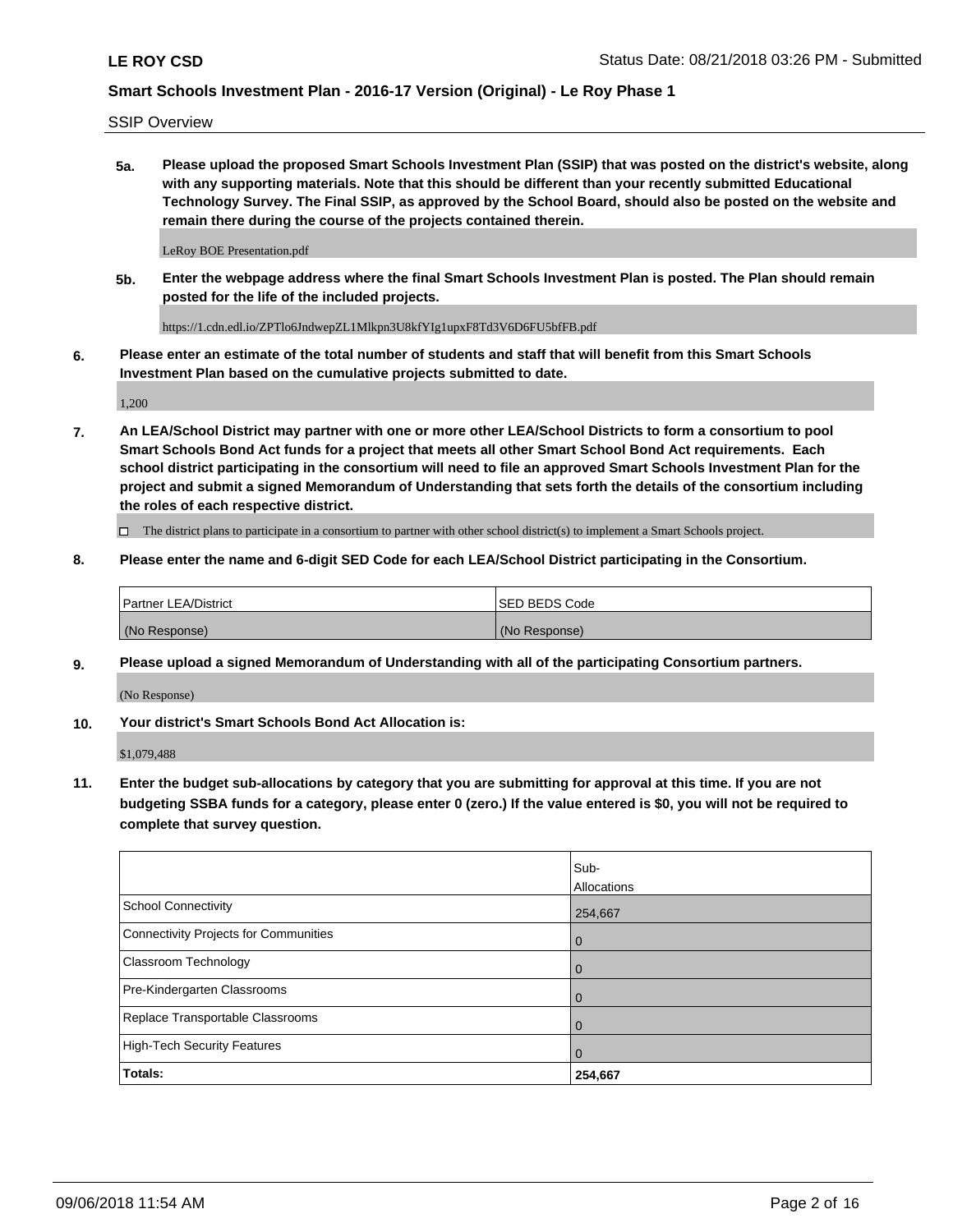School Connectivity

- **1. In order for students and faculty to receive the maximum benefit from the technology made available under the Smart Schools Bond Act, their school buildings must possess sufficient connectivity infrastructure to ensure that devices can be used during the school day. Smart Schools Investment Plans must demonstrate that:**
	- **• sufficient infrastructure that meets the Federal Communications Commission's 100 Mbps per 1,000 students standard currently exists in the buildings where new devices will be deployed, or**
	- **• is a planned use of a portion of Smart Schools Bond Act funds, or**
	- **• is under development through another funding source.**

**Smart Schools Bond Act funds used for technology infrastructure or classroom technology investments must increase the number of school buildings that meet or exceed the minimum speed standard of 100 Mbps per 1,000 students and staff within 12 months. This standard may be met on either a contracted 24/7 firm service or a "burstable" capability. If the standard is met under the burstable criteria, it must be:**

**1. Specifically codified in a service contract with a provider, and**

**2. Guaranteed to be available to all students and devices as needed, particularly during periods of high demand, such as computer-based testing (CBT) periods.**

**Please describe how your district already meets or is planning to meet this standard within 12 months of plan submission.**

Le Roy Central Schools currently subscribes to internet services through EDUTECH Technology Service. (Wayne-Finger Lakes, Genessee Valley BOCES.)

Le Roy currently subscribes to 200 meg per month which exceeds this standard. Additionally, this can be increased to 1 gig as the need develops.

- **1a. If a district believes that it will be impossible to meet this standard within 12 months, it may apply for a waiver of this requirement, as described on the Smart Schools website. The waiver must be filed and approved by SED prior to submitting this survey.**
	- $\Box$  By checking this box, you are certifying that the school district has an approved waiver of this requirement on file with the New York State Education Department.

### **2. Connectivity Speed Calculator (Required)**

|                         | I Number of<br><b>Students</b> | Multiply by<br>100 Kbps | Divide by 1000 Current Speed<br>to Convert to<br>Required<br>Speed in Mb | lin Mb | Expected<br>Speed to be<br>Attained Within   Required<br>12 Months | <b>Expected Date</b><br>When<br>Speed Will be<br><b>Met</b> |
|-------------------------|--------------------------------|-------------------------|--------------------------------------------------------------------------|--------|--------------------------------------------------------------------|-------------------------------------------------------------|
| <b>Calculated Speed</b> | 1.278                          | 127,800                 | 128                                                                      | 200    | 200                                                                | l (No<br>Response)                                          |

### **3. Describe how you intend to use Smart Schools Bond Act funds for high-speed broadband and/or wireless connectivity projects in school buildings.**

Le Roy Central is committed to providing their students a 21st Century education. Access to the internet via personal devices is a critical component to achieving that goal.

Le Roy is planning to install a robust wireless access system campus wide for their students. This includes one access point in every classroom, access points in all public spaces, and even access points on gym practice fields and other areas outside the buildings on campus. Le Roy has applied for Federal Erate Category 2 funds to supplement their Smart Schools funds. The 70% reimbursement allows the district to maximize this project.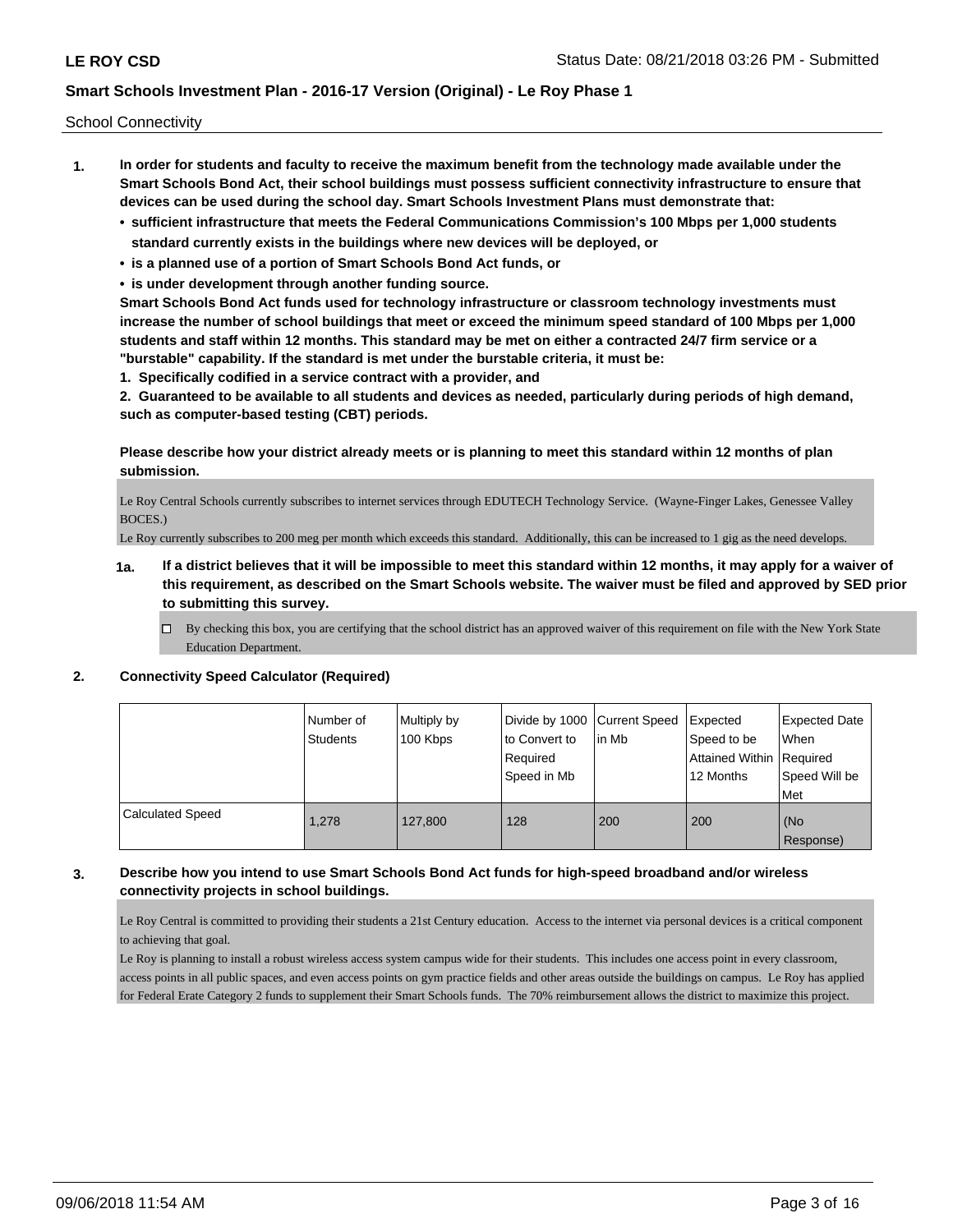School Connectivity

**4. Describe the linkage between the district's District Instructional Technology Plan and the proposed projects. (There should be a link between your response to this question and your response to Question 1 in Part E. Curriculum and Instruction "What are the district's plans to use digital connectivity and technology to improve teaching and learning?)**

It is the goal of the LeRoy Central School District to support a shift from passive learners to interactive classrooms. The students should become active participants in the learning process rather than simply recipients of someone else's knowledge. A one-to-one technology environment is critical to making this happen. Students and teachers with continuous access to the World Wide Web for research, collaboration, and submission of tasks is the back bone of this process.

LeRoy wants to strengthen their technology infrastructure which is essentially the back bone of the school. They propose to upgrade their fiber network between their data closets, upgrade their copper to the end users, and install new wireless access points providing saturation coverage in all learning spaces and parts of the campus.

Through the completion of this infrastructure upgrade students using personal devices such as laptops, iPads, chrome books or even their personal devices like iPhones, will have a strong, fast internet connection no matter where they are to research materials, and collaborate with other students or experts from other locations. When they prepare materials they will be able to submit them digitally after reviewing them with their peers. Without ever needing a hard copy.

Instructors will be able to include digital content such as simulations or videos in their instructions. They will also end the 45 minute world by providing regular after hours digital support. No longer will digital learning be limited by the time and space of a traditional computer lab. Every room a lab, every student with a device, and all the time.

**5. If the district wishes to have students and staff access the Internet from wireless devices within the school building, or in close proximity to it, it must first ensure that it has a robust Wi-Fi network in place that has sufficient bandwidth to meet user demand.**

**Please describe how you have quantified this demand and how you plan to meet this demand.**

Le Roy Central Schools organized a team to survey their buildings, compare the space usage to instructional goals and student populations. From this information a plan was created that is reflected in this spending plan.

The team included the district Network Manager, building administrators, the assistant superintendent for instruction, the business administrator, and staff from Wayne Finger Lakes and Genesee Valley BOCES.

**6. As indicated on Page 5 of the guidance, the Office of Facilities Planning will have to conduct a preliminary review of all capital projects, including connectivity projects.**

**Please indicate on a separate row each project number given to you by the Office of Facilities Planning.**

| <b>Project Number</b> |  |
|-----------------------|--|
| 18-10-01-06-7-999-BA1 |  |

**7. Certain high-tech security and connectivity infrastructure projects may be eligible for an expedited review process as determined by the Office of Facilities Planning.**

**Was your project deemed eligible for streamlined review?**

Yes

**7a. Districts that choose the Streamlined Review Process will be required to certify that they have reviewed all installations with their licensed architect or engineer of record and provide that person's name and license number. The licensed professional must review the products and proposed method of installation prior to implementation and review the work during and after completion in order to affirm that the work was codecompliant, if requested.**

I certify that I have reviewed all installations with a licensed architect or engineer of record.

**8. Include the name and license number of the architect or engineer of record.**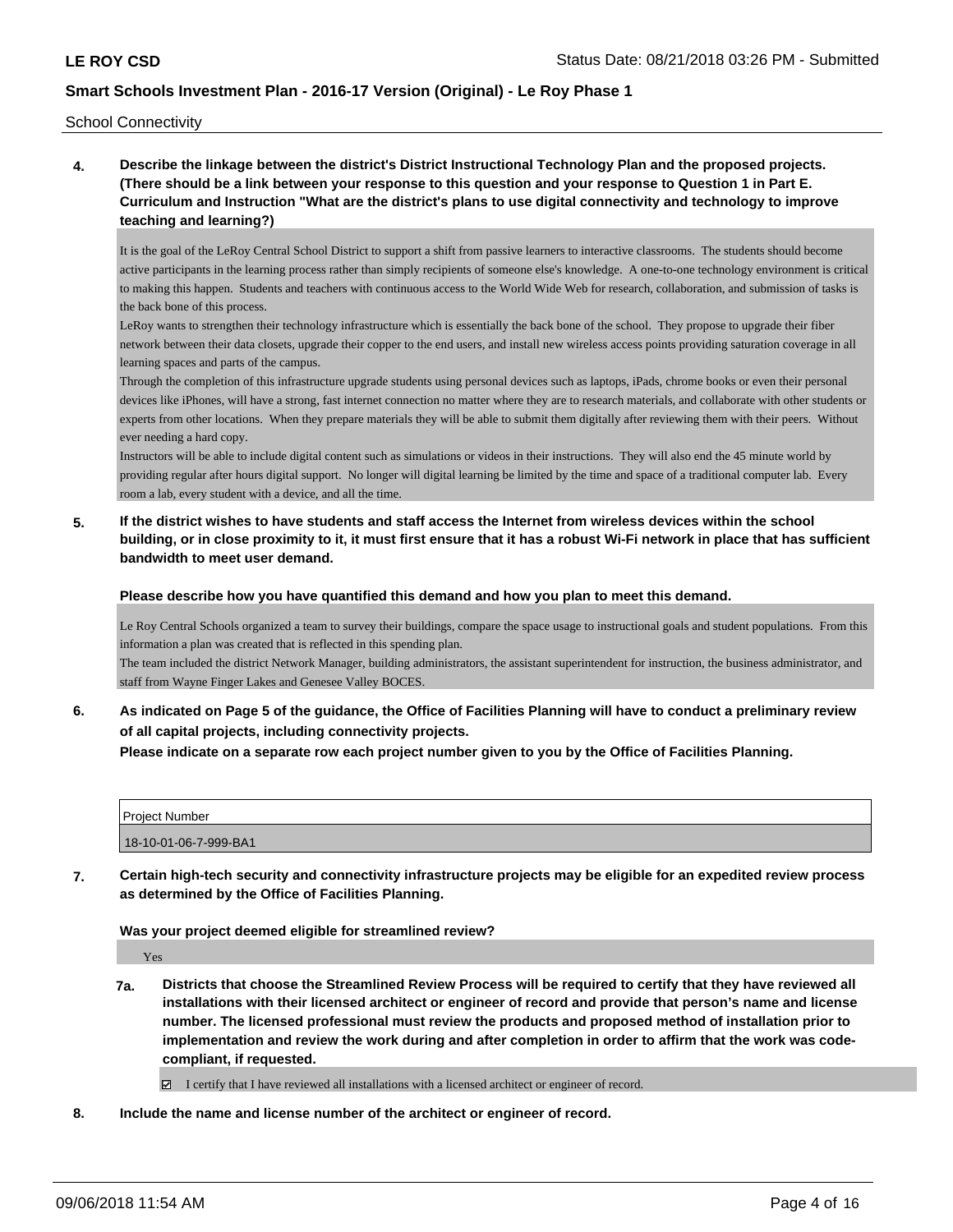School Connectivity

| Name               | License Number |
|--------------------|----------------|
| <b>Brian Trott</b> | 25971          |

### **9. If you are submitting an allocation for School Connectivity complete this table.**

**Note that the calculated Total at the bottom of the table must equal the Total allocation for this category that you entered in the SSIP Overview overall budget.** 

|                                            | Sub-         |
|--------------------------------------------|--------------|
|                                            | Allocation   |
| Network/Access Costs                       | 101,589      |
| <b>Outside Plant Costs</b>                 | $\mathbf{0}$ |
| School Internal Connections and Components | 153,078      |
| <b>Professional Services</b>               | $\mathbf{0}$ |
| Testing                                    | $\mathbf{0}$ |
| <b>Other Upfront Costs</b>                 | $\mathbf 0$  |
| <b>Other Costs</b>                         | $\mathbf{0}$ |
| Totals:                                    | 254,667      |

**10. Please detail the type, quantity, per unit cost and total cost of the eligible items under each sub-category. This is especially important for any expenditures listed under the "Other" category. All expenditures must be eligible for tax-exempt financing to be reimbursed through the SSBA. Sufficient detail must be provided so that we can verify this is the case. If you have any questions, please contact us directly through smartschools@nysed.gov. NOTE: Wireless Access Points should be included in this category, not under Classroom Educational Technology, except those that will be loaned/purchased for nonpublic schools.**

| Select the allowable expenditure<br>type.<br>Repeat to add another item under<br>each type. | Item to be purchased                                         | Quantity       | Cost per Item | <b>Total Cost</b> |
|---------------------------------------------------------------------------------------------|--------------------------------------------------------------|----------------|---------------|-------------------|
| <b>Network/Access Costs</b>                                                                 | Erate Meraki MR42-HW 70% discount                            | 200            | 242           | 48,400            |
| Network/Access Costs                                                                        | 5 Yr. Enterprise Licenses                                    | 200            | 180           | 36,000            |
| <b>Connections/Components</b>                                                               | Single Cat 6A Plenum Rated Cable<br>installation             | 201            | 520           | 104,520           |
| Connections/Components                                                                      | 48 Port Modular Patch Panel                                  | 10             | 70            | 700               |
| <b>Connections/Components</b>                                                               | Miscellaneous J Hooks, connectors,<br>and retaining material | 1              | 2,024         | 2,024             |
| <b>Connections/Components</b>                                                               | Repace all district fiber with 50 Micron<br>12 Strand cables | 1              | 42.947        | 42.947            |
| Network/Access Costs                                                                        | WS-C2960X-24PD-L                                             | 2              | 3,100         | 6,200             |
| Network/Access Costs                                                                        | WS-C2960X-24 PS-L                                            | $\overline{2}$ | 2,120         | 4,240             |
| Network/Access Costs                                                                        | MR-84HW Cloud Managed WAP                                    | 3              | 1,699         | 5,097             |
| Network/Access Costs                                                                        | MR-ANT-20 Dual Band Omni                                     | 3              | 129           | 387               |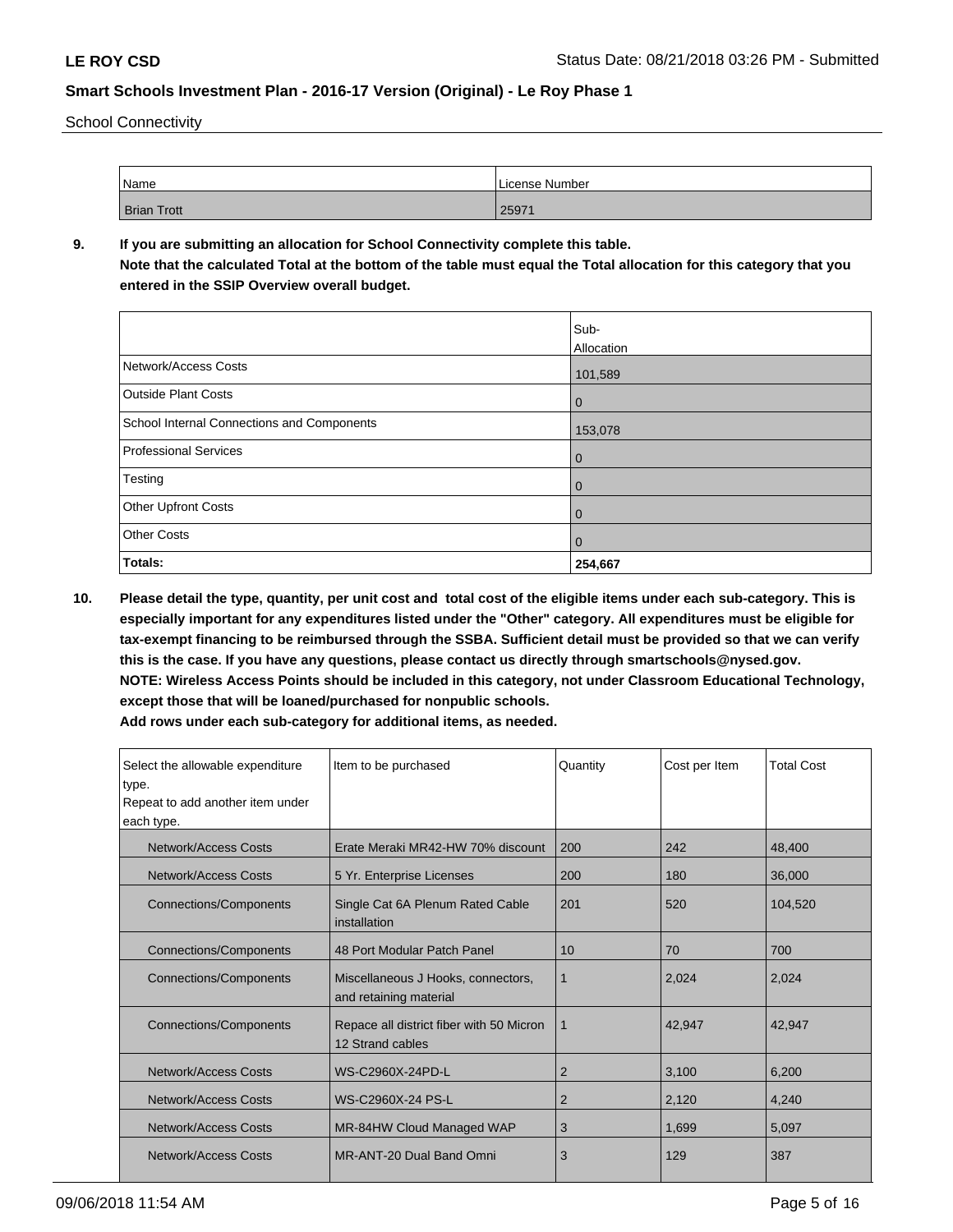School Connectivity

| Select the allowable expenditure<br>type.<br>Repeat to add another item under<br>each type. | Item to be purchased                 | Quantity | Cost per Item | <b>Total Cost</b> |
|---------------------------------------------------------------------------------------------|--------------------------------------|----------|---------------|-------------------|
|                                                                                             | Antennas                             |          |               |                   |
| Network/Access Costs                                                                        | MR-ANT-27 Dual Band Omni<br>Antennas | 3        | 229           | 687               |
| Network/Access Costs                                                                        | CON-SNT-WSC604DL warranty            | 2        | 289           | 578               |
| <b>Connections/Components</b>                                                               | 4 Post rack with Wall brackets       |          | 2,887         | 2,887             |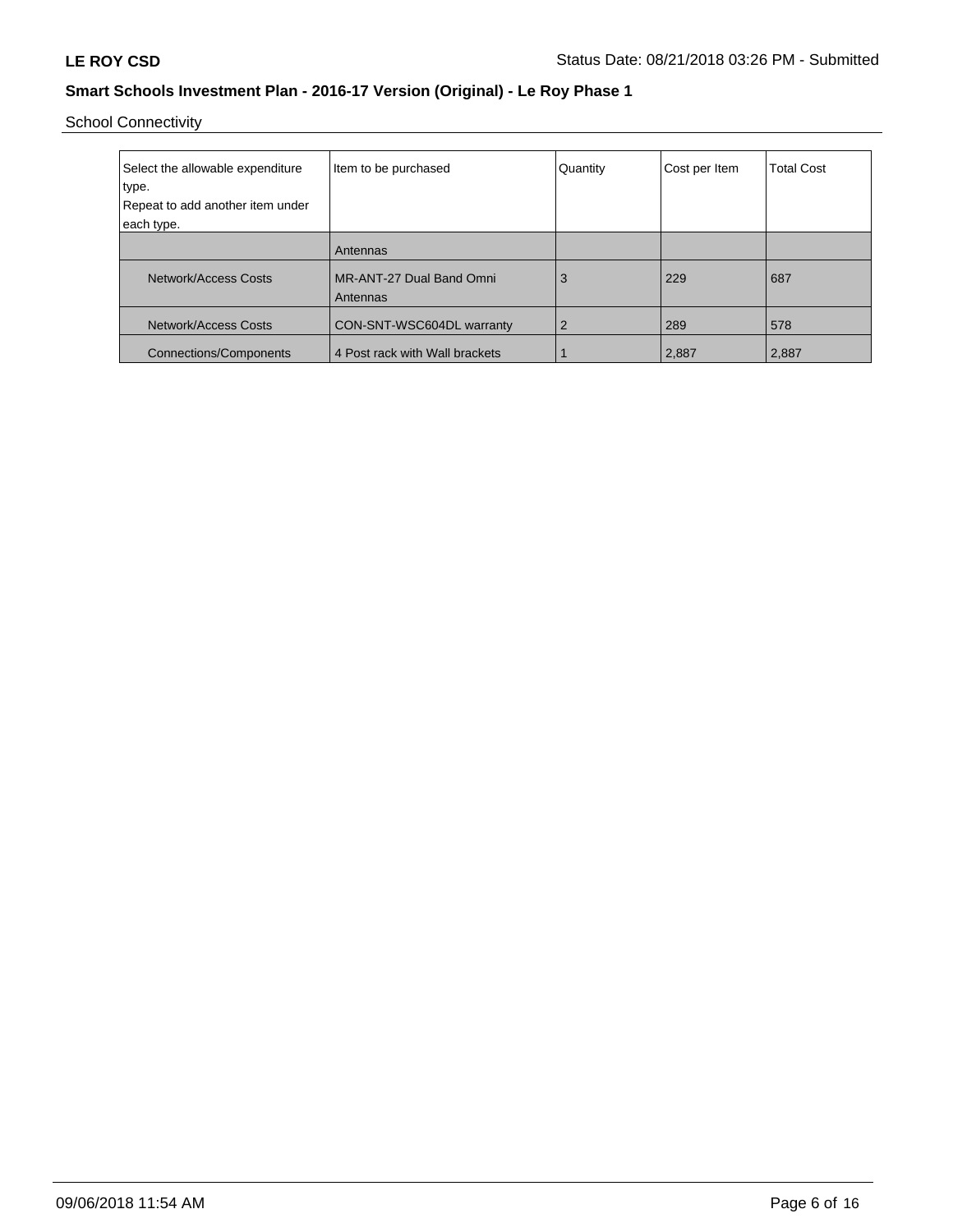Community Connectivity (Broadband and Wireless)

**1. Describe how you intend to use Smart Schools Bond Act funds for high-speed broadband and/or wireless connectivity projects in the community.**

(No Response)

**2. Please describe how the proposed project(s) will promote student achievement and increase student and/or staff access to the Internet in a manner that enhances student learning and/or instruction outside of the school day and/or school building.**

(No Response)

**3. Community connectivity projects must comply with all the necessary local building codes and regulations (building and related permits are not required prior to plan submission).**

 $\Box$  I certify that we will comply with all the necessary local building codes and regulations.

**4. Please describe the physical location of the proposed investment.**

(No Response)

**5. Please provide the initial list of partners participating in the Community Connectivity Broadband Project, along with their Federal Tax Identification (Employer Identification) number.**

| <b>Project Partners</b> | Federal ID#   |
|-------------------------|---------------|
| (No Response)           | (No Response) |

**6. If you are submitting an allocation for Community Connectivity, complete this table.**

**Note that the calculated Total at the bottom of the table must equal the Total allocation for this category that you entered in the SSIP Overview overall budget.**

|                             | Sub-Allocation |
|-----------------------------|----------------|
| Network/Access Costs        | (No Response)  |
| <b>Outside Plant Costs</b>  | (No Response)  |
| <b>Tower Costs</b>          | (No Response)  |
| Customer Premises Equipment | (No Response)  |
| Professional Services       | (No Response)  |
| Testing                     | (No Response)  |
| <b>Other Upfront Costs</b>  | (No Response)  |
| <b>Other Costs</b>          | (No Response)  |
| Totals:                     | 0              |

**7. Please detail the type, quantity, per unit cost and total cost of the eligible items under each sub-category. This is especially important for any expenditures listed under the "Other" category. All expenditures must be capital-bond eligible to be reimbursed through the SSBA. If you have any questions, please contact us directly through smartschools@nysed.gov.**

| Select the allowable expenditure | Item to be purchased | Quantity      | Cost per Item | <b>Total Cost</b> |
|----------------------------------|----------------------|---------------|---------------|-------------------|
| type.                            |                      |               |               |                   |
| Repeat to add another item under |                      |               |               |                   |
| each type.                       |                      |               |               |                   |
| (No Response)                    | (No Response)        | (No Response) | (No Response) | (No Response)     |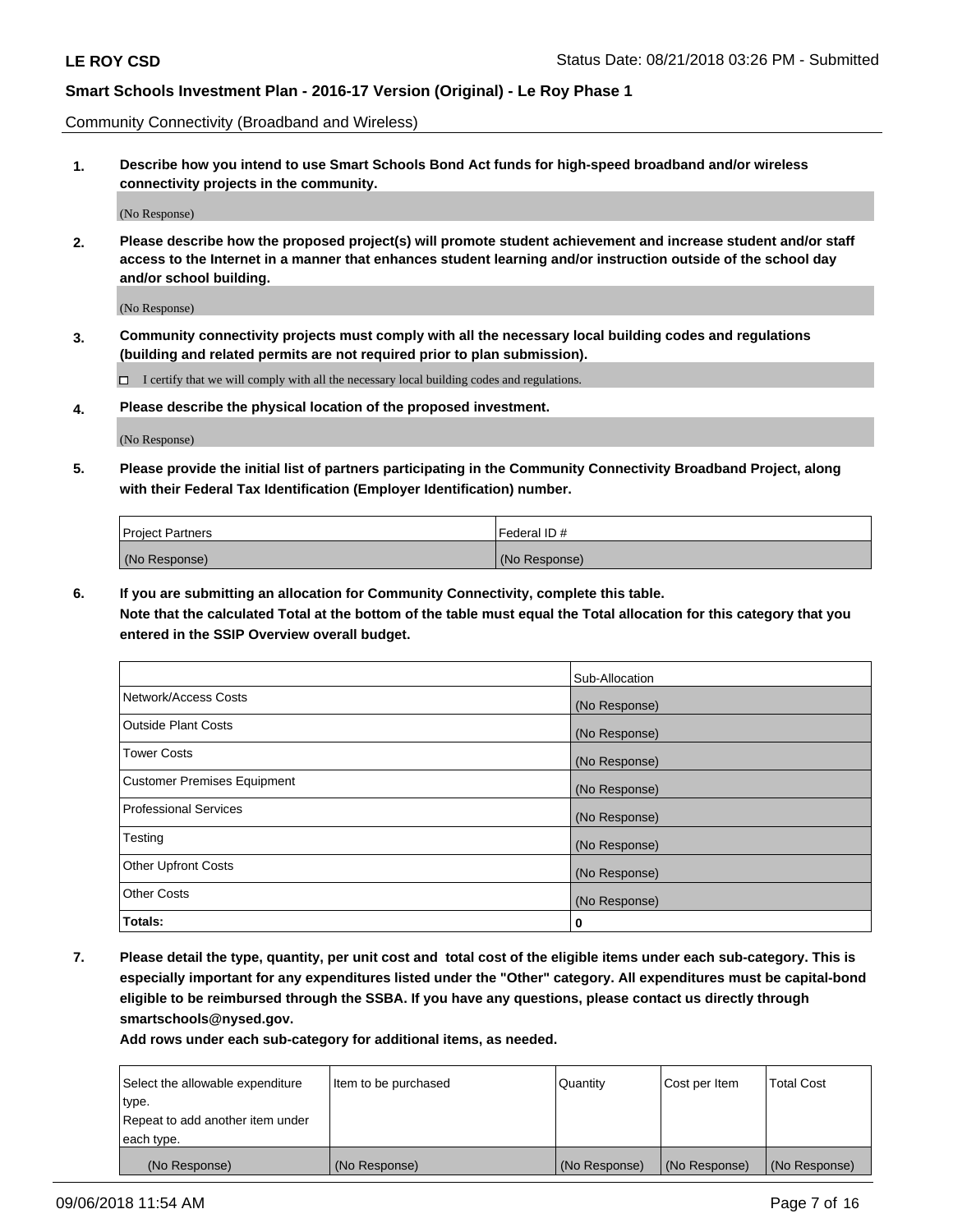### Classroom Learning Technology

**1. In order for students and faculty to receive the maximum benefit from the technology made available under the Smart Schools Bond Act, their school buildings must possess sufficient connectivity infrastructure to ensure that devices can be used during the school day. Smart Schools Investment Plans must demonstrate that sufficient infrastructure that meets the Federal Communications Commission's 100 Mbps per 1,000 students standard currently exists in the buildings where new devices will be deployed, or is a planned use of a portion of Smart Schools Bond Act funds, or is under development through another funding source. Smart Schools Bond Act funds used for technology infrastructure or classroom technology investments must increase the number of school buildings that meet or exceed the minimum speed standard of 100 Mbps per 1,000**

**students and staff within 12 months. This standard may be met on either a contracted 24/7 firm service or a "burstable" capability. If the standard is met under the burstable criteria, it must be:**

**1. Specifically codified in a service contract with a provider, and**

**2. Guaranteed to be available to all students and devices as needed, particularly during periods of high demand, such as computer-based testing (CBT) periods.**

**Please describe how your district already meets or is planning to meet this standard within 12 months of plan submission.**

(No Response)

- **1a. If a district believes that it will be impossible to meet this standard within 12 months, it may apply for a waiver of this requirement, as described on the Smart Schools website. The waiver must be filed and approved by SED prior to submitting this survey.**
	- By checking this box, you are certifying that the school district has an approved waiver of this requirement on file with the New York State Education Department.

#### **2. Connectivity Speed Calculator (Required)**

|                         | I Number of<br>Students | Multiply by<br>100 Kbps | to Convert to<br>Required<br>Speed in Mb | Divide by 1000 Current Speed Expected<br>lin Mb | Speed to be<br>Attained Within Required<br>12 Months | <b>Expected Date</b><br>When<br>Speed Will be<br>Met |
|-------------------------|-------------------------|-------------------------|------------------------------------------|-------------------------------------------------|------------------------------------------------------|------------------------------------------------------|
| <b>Calculated Speed</b> | (No<br>Response)        | (No Response)           | (No<br>Response)                         | (No<br>Response)                                | (No<br>Response)                                     | (No<br>Response)                                     |

**3. If the district wishes to have students and staff access the Internet from wireless devices within the school building, or in close proximity to it, it must first ensure that it has a robust Wi-Fi network in place that has sufficient bandwidth to meet user demand.**

**Please describe how you have quantified this demand and how you plan to meet this demand.**

(No Response)

**4. All New York State public school districts are required to complete and submit an Instructional Technology Plan survey to the New York State Education Department in compliance with Section 753 of the Education Law and per Part 100.12 of the Commissioner's Regulations.**

**Districts that include educational technology purchases as part of their Smart Schools Investment Plan must have a submitted and approved Instructional Technology Plan survey on file with the New York State Education Department.**

- $\Box$  By checking this box, you are certifying that the school district has an approved Instructional Technology Plan survey on file with the New York State Education Department.
- **5. Describe the devices you intend to purchase and their compatibility with existing or planned platforms or systems. Specifically address the adequacy of each facility's electrical, HVAC and other infrastructure necessary to install and support the operation of the planned technology.**

(No Response)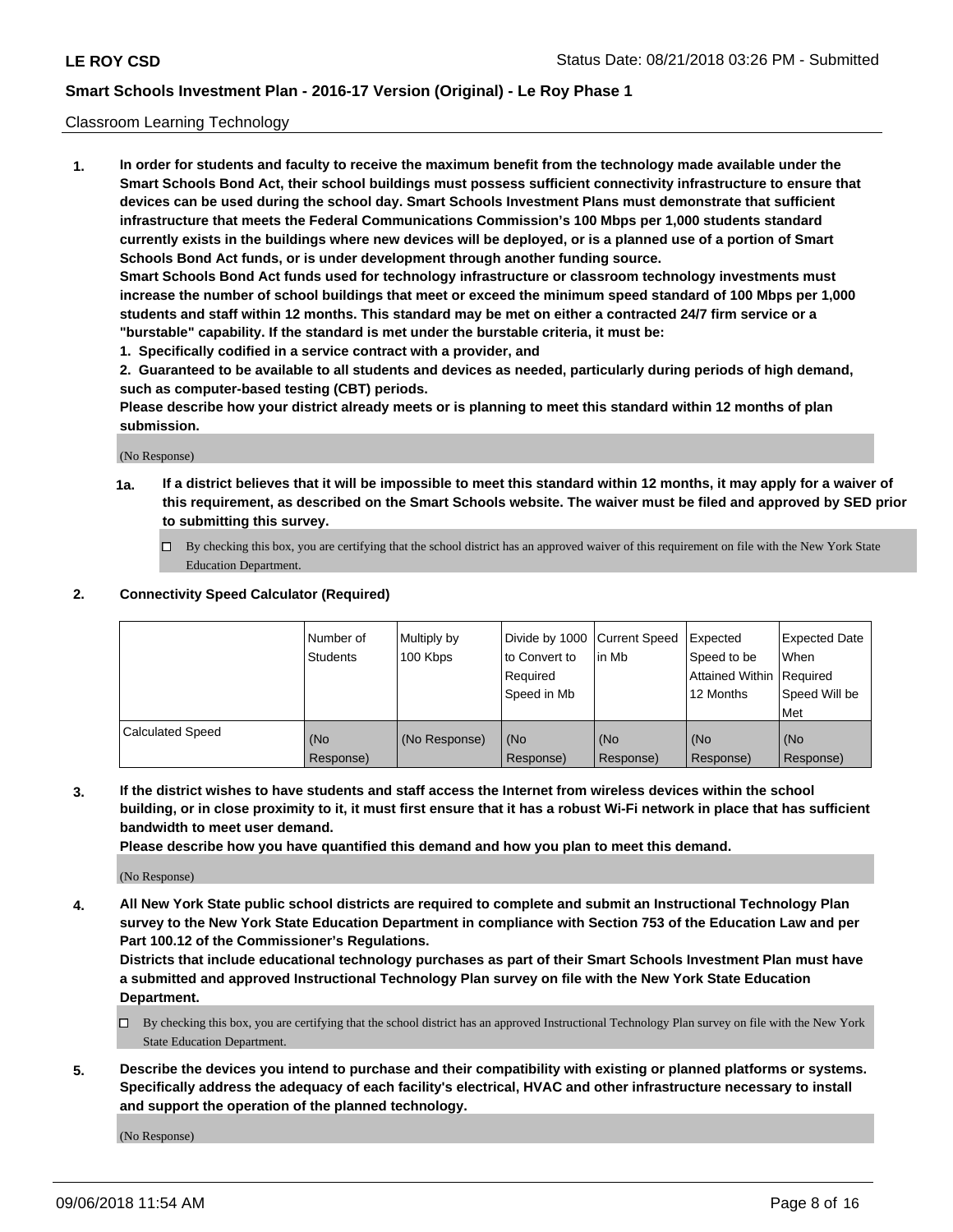#### Classroom Learning Technology

- **6. Describe how the proposed technology purchases will:**
	- **> enhance differentiated instruction;**
	- **> expand student learning inside and outside the classroom;**
	- **> benefit students with disabilities and English language learners; and**
	- **> contribute to the reduction of other learning gaps that have been identified within the district.**

**The expectation is that districts will place a priority on addressing the needs of students who struggle to succeed in a rigorous curriculum. Responses in this section should specifically address this concern and align with the district's Instructional Technology Plan (in particular Question 2 of E. Curriculum and Instruction: "Does the district's instructional technology plan address the needs of students with disabilities to ensure equitable access to instruction, materials and assessments?" and Question 3 of the same section: "Does the district's instructional technology plan address the provision of assistive technology specifically for students with disabilities to ensure access to and participation in the general curriculum?"**

(No Response)

**7. Where appropriate, describe how the proposed technology purchases will enhance ongoing communication with parents and other stakeholders and help the district facilitate technology-based regional partnerships, including distance learning and other efforts.**

(No Response)

**8. Describe the district's plan to provide professional development to ensure that administrators, teachers and staff can employ the technology purchased to enhance instruction successfully.**

**Note: This response should be aligned and expanded upon in accordance with your district's response to Question 1 of F. Professional Development of your Instructional Technology Plan: "Please provide a summary of professional development offered to teachers and staff, for the time period covered by this plan, to support technology to enhance teaching and learning. Please include topics, audience and method of delivery within your summary."**

(No Response)

- **9. Districts must contact the SUNY/CUNY teacher preparation program that supplies the largest number of the district's new teachers to request advice on innovative uses and best practices at the intersection of pedagogy and educational technology.**
	- By checking this box, you certify that you have contacted the SUNY/CUNY teacher preparation program that supplies the largest number of your new teachers to request advice on these issues.
	- **9a. Please enter the name of the SUNY or CUNY Institution that you contacted.**

(No Response)

**9b. Enter the primary Institution phone number.**

(No Response)

**9c. Enter the name of the contact person with whom you consulted and/or will be collaborating with on innovative uses of technology and best practices.**

(No Response)

**10. A district whose Smart Schools Investment Plan proposes the purchase of technology devices and other hardware must account for nonpublic schools in the district.**

**Are there nonpublic schools within your school district?**

Yes

 $\square$  No

**11. Nonpublic Classroom Technology Loan Calculator**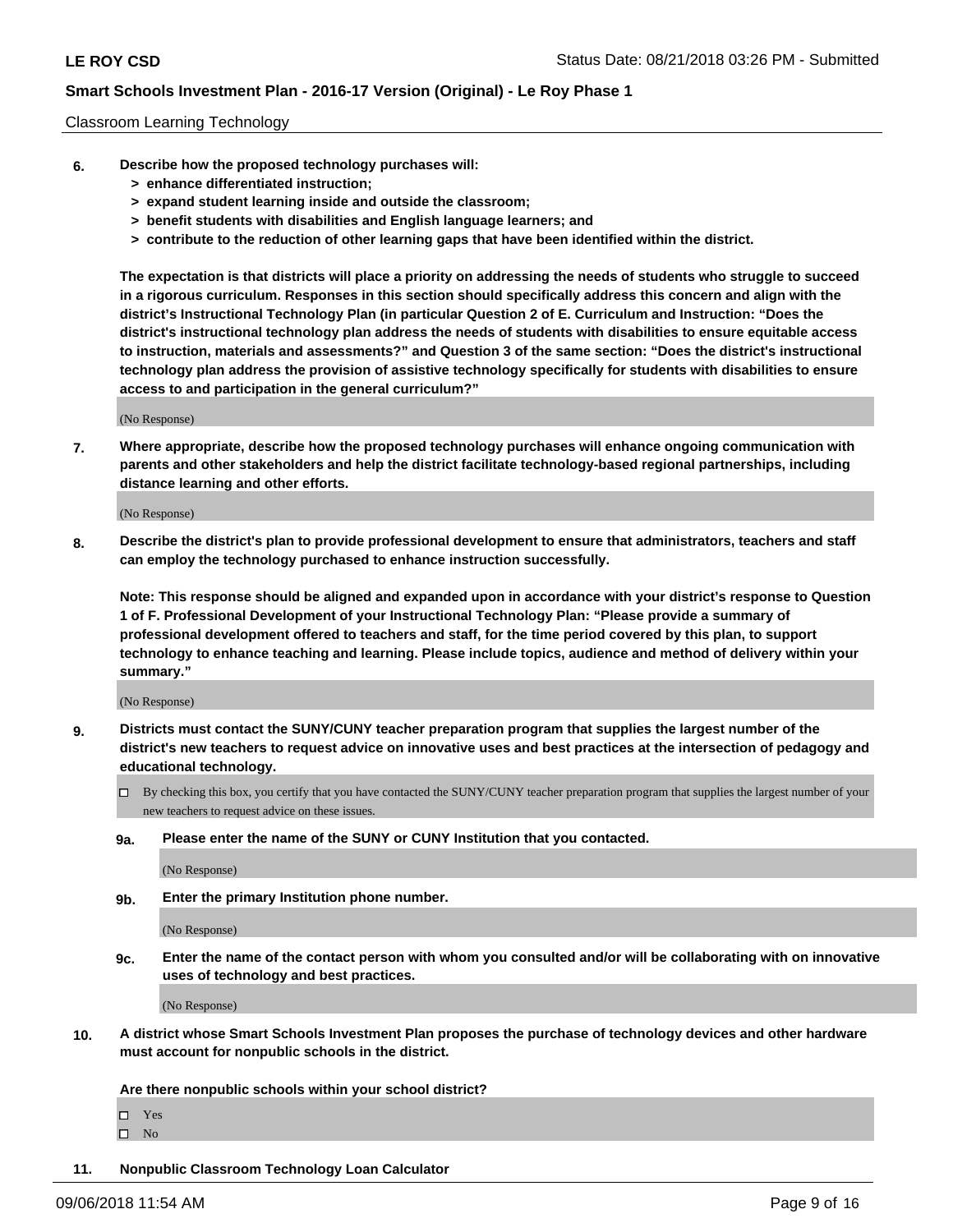### Classroom Learning Technology

**The Smart Schools Bond Act provides that any Classroom Learning Technology purchases made using Smart Schools funds shall be lent, upon request, to nonpublic schools in the district. However, no school district shall be required to loan technology in amounts greater than the total obtained and spent on technology pursuant to the Smart Schools Bond Act and the value of such loan may not exceed the total of \$250 multiplied by the nonpublic school enrollment in the base year at the time of enactment. See:**

**http://www.p12.nysed.gov/mgtserv/smart\_schools/docs/Smart\_Schools\_Bond\_Act\_Guidance\_04.27.15\_Final.pdf.**

|                                       | 1. Classroom<br>Technology<br>Sub-allocation | 2. Public<br>l Enrollment<br>$(2014-15)$ | l 3. Nonpublic<br>l Enrollment<br>$(2014 - 15)$ | l 4. Sum of<br>Public and<br>l Nonpublic<br>Enrollment                                        | 15. Total Per<br>Pupil Sub-<br>l allocation | l 6. Total<br>Nonpublic Loan<br>Amount |
|---------------------------------------|----------------------------------------------|------------------------------------------|-------------------------------------------------|-----------------------------------------------------------------------------------------------|---------------------------------------------|----------------------------------------|
| Calculated Nonpublic Loan<br>l Amount |                                              |                                          |                                                 | (No Response)   (No Response)   (No Response)   (No Response)   (No Response)   (No Response) |                                             |                                        |

**12. To ensure the sustainability of technology purchases made with Smart Schools funds, districts must demonstrate a long-term plan to maintain and replace technology purchases supported by Smart Schools Bond Act funds. This sustainability plan shall demonstrate a district's capacity to support recurring costs of use that are ineligible for Smart Schools Bond Act funding such as device maintenance, technical support, Internet and wireless fees, maintenance of hotspots, staff professional development, building maintenance and the replacement of incidental items. Further, such a sustainability plan shall include a long-term plan for the replacement of purchased devices and equipment at the end of their useful life with other funding sources.**

 $\Box$  By checking this box, you certify that the district has a sustainability plan as described above.

**13. Districts must ensure that devices purchased with Smart Schools Bond funds will be distributed, prepared for use, maintained and supported appropriately. Districts must maintain detailed device inventories in accordance with generally accepted accounting principles.**

By checking this box, you certify that the district has a distribution and inventory management plan and system in place.

**14. If you are submitting an allocation for Classroom Learning Technology complete this table. Note that the calculated Total at the bottom of the table must equal the Total allocation for this category that you entered in the SSIP Overview overall budget.**

|                          | Sub-Allocation |
|--------------------------|----------------|
| Interactive Whiteboards  | (No Response)  |
| <b>Computer Servers</b>  | (No Response)  |
| <b>Desktop Computers</b> | (No Response)  |
| <b>Laptop Computers</b>  | (No Response)  |
| <b>Tablet Computers</b>  | (No Response)  |
| <b>Other Costs</b>       | (No Response)  |
| Totals:                  | 0              |

**15. Please detail the type, quantity, per unit cost and total cost of the eligible items under each sub-category. This is especially important for any expenditures listed under the "Other" category. All expenditures must be capital-bond eligible to be reimbursed through the SSBA. If you have any questions, please contact us directly through smartschools@nysed.gov.**

**Please specify in the "Item to be Purchased" field which specific expenditures and items are planned to meet the district's nonpublic loan requirement, if applicable.**

**NOTE: Wireless Access Points that will be loaned/purchased for nonpublic schools should ONLY be included in this category, not under School Connectivity, where public school districts would list them.**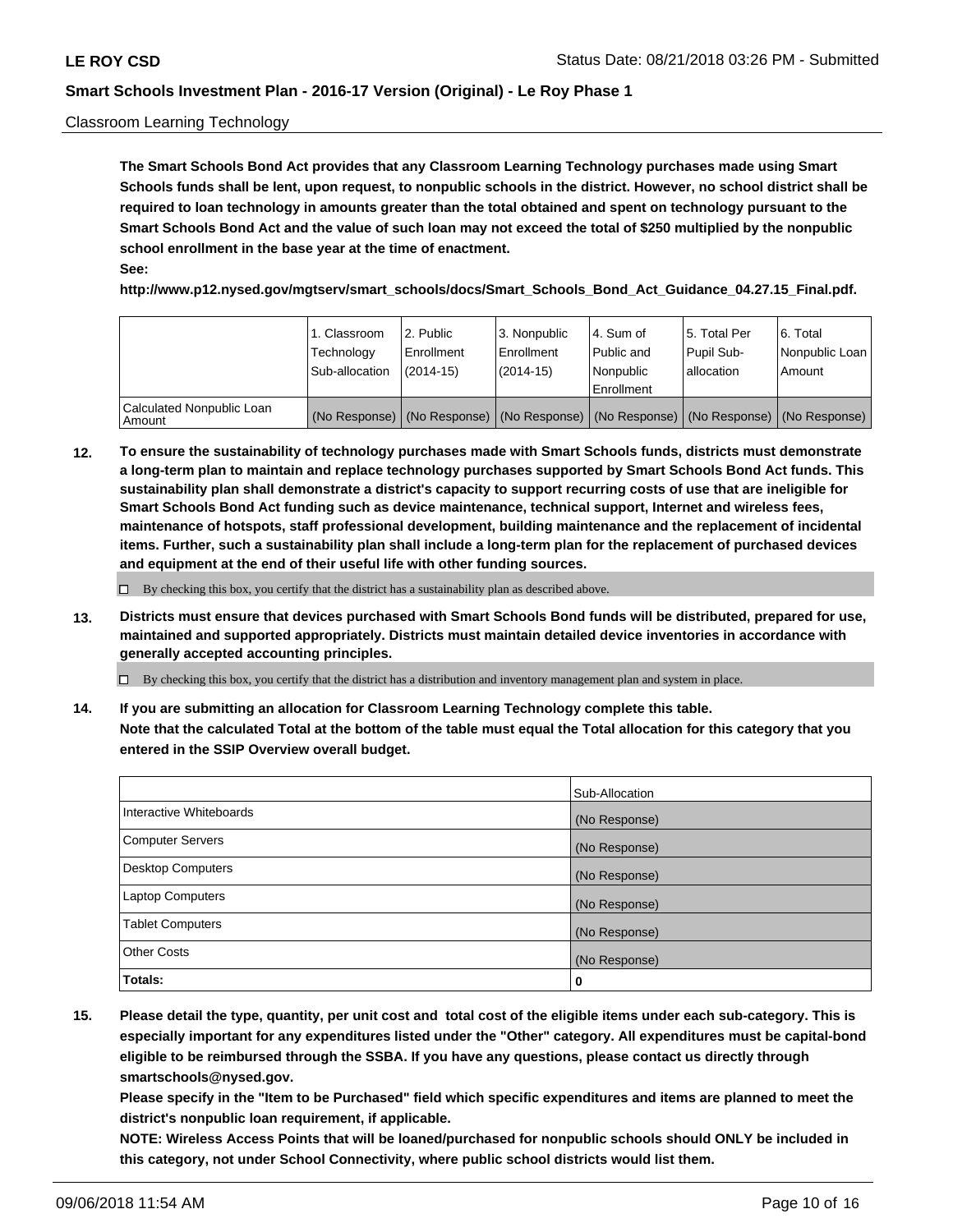Classroom Learning Technology

| Select the allowable expenditure | Iltem to be Purchased | Quantity      | Cost per Item | <b>Total Cost</b> |
|----------------------------------|-----------------------|---------------|---------------|-------------------|
| type.                            |                       |               |               |                   |
| Repeat to add another item under |                       |               |               |                   |
| each type.                       |                       |               |               |                   |
| (No Response)                    | (No Response)         | (No Response) | (No Response) | (No Response)     |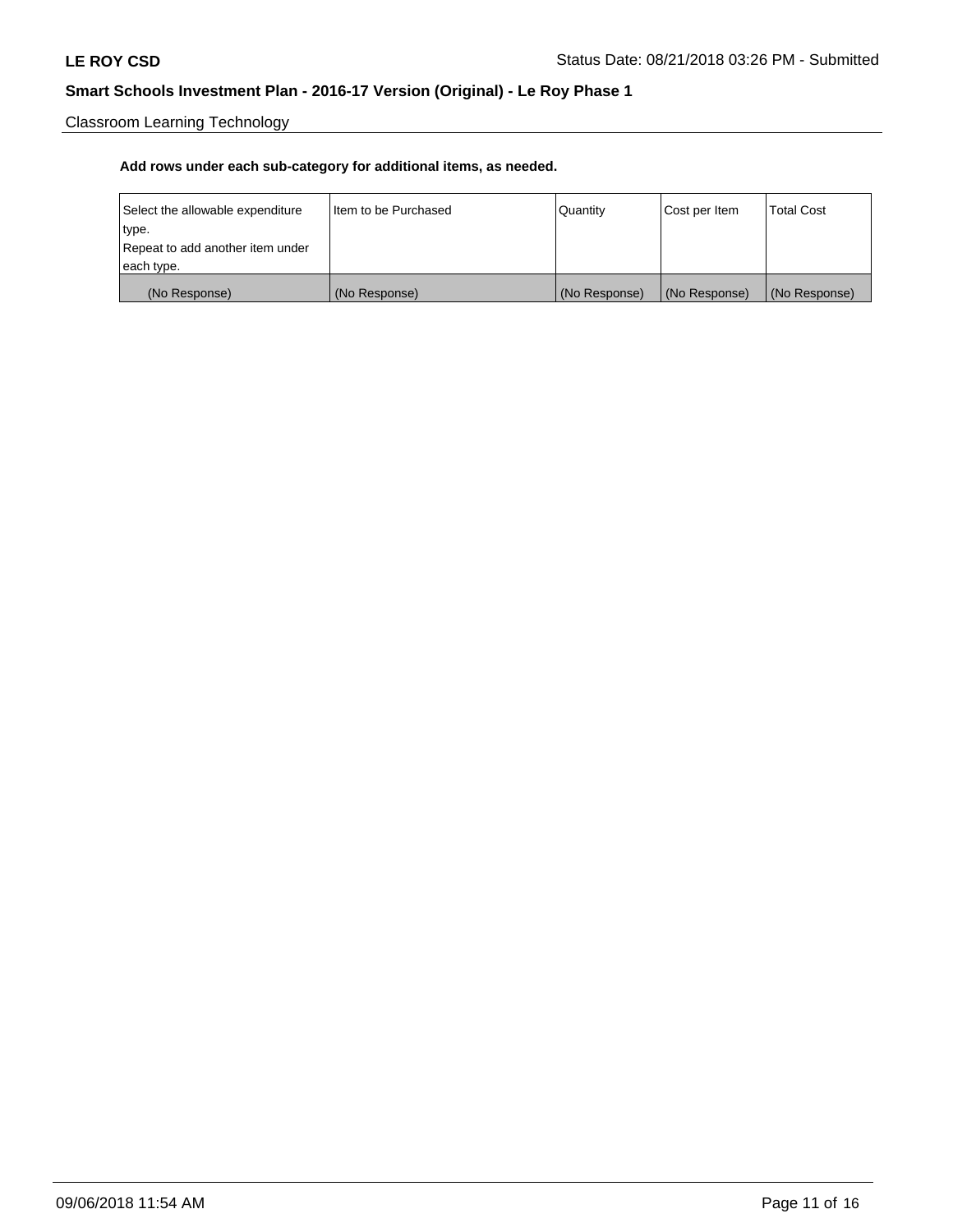#### Pre-Kindergarten Classrooms

**1. Provide information regarding how and where the district is currently serving pre-kindergarten students and justify the need for additional space with enrollment projections over 3 years.**

(No Response)

- **2. Describe the district's plan to construct, enhance or modernize education facilities to accommodate prekindergarten programs. Such plans must include:**
	- **Specific descriptions of what the district intends to do to each space;**
	- **An affirmation that pre-kindergarten classrooms will contain a minimum of 900 square feet per classroom;**
	- **The number of classrooms involved;**
	- **The approximate construction costs per classroom; and**
	- **Confirmation that the space is district-owned or has a long-term lease that exceeds the probable useful life of the improvements.**

(No Response)

**3. Smart Schools Bond Act funds may only be used for capital construction costs. Describe the type and amount of additional funds that will be required to support ineligible ongoing costs (e.g. instruction, supplies) associated with any additional pre-kindergarten classrooms that the district plans to add.**

(No Response)

**4. All plans and specifications for the erection, repair, enlargement or remodeling of school buildings in any public school district in the State must be reviewed and approved by the Commissioner. Districts that plan capital projects using their Smart Schools Bond Act funds will undergo a Preliminary Review Process by the Office of Facilities Planning.**

**Please indicate on a separate row each project number given to you by the Office of Facilities Planning.**

| Project Number |  |
|----------------|--|
| (No Response)  |  |
|                |  |

**5. If you have made an allocation for Pre-Kindergarten Classrooms, complete this table.**

**Note that the calculated Total at the bottom of the table must equal the Total allocation for this category that you entered in the SSIP Overview overall budget.**

|                                          | Sub-Allocation |
|------------------------------------------|----------------|
| Construct Pre-K Classrooms               | (No Response)  |
| Enhance/Modernize Educational Facilities | (No Response)  |
| <b>Other Costs</b>                       | (No Response)  |
| Totals:                                  | 0              |

**6. Please detail the type, quantity, per unit cost and total cost of the eligible items under each sub-category. This is especially important for any expenditures listed under the "Other" category. All expenditures must be capital-bond eligible to be reimbursed through the SSBA. If you have any questions, please contact us directly through smartschools@nysed.gov.**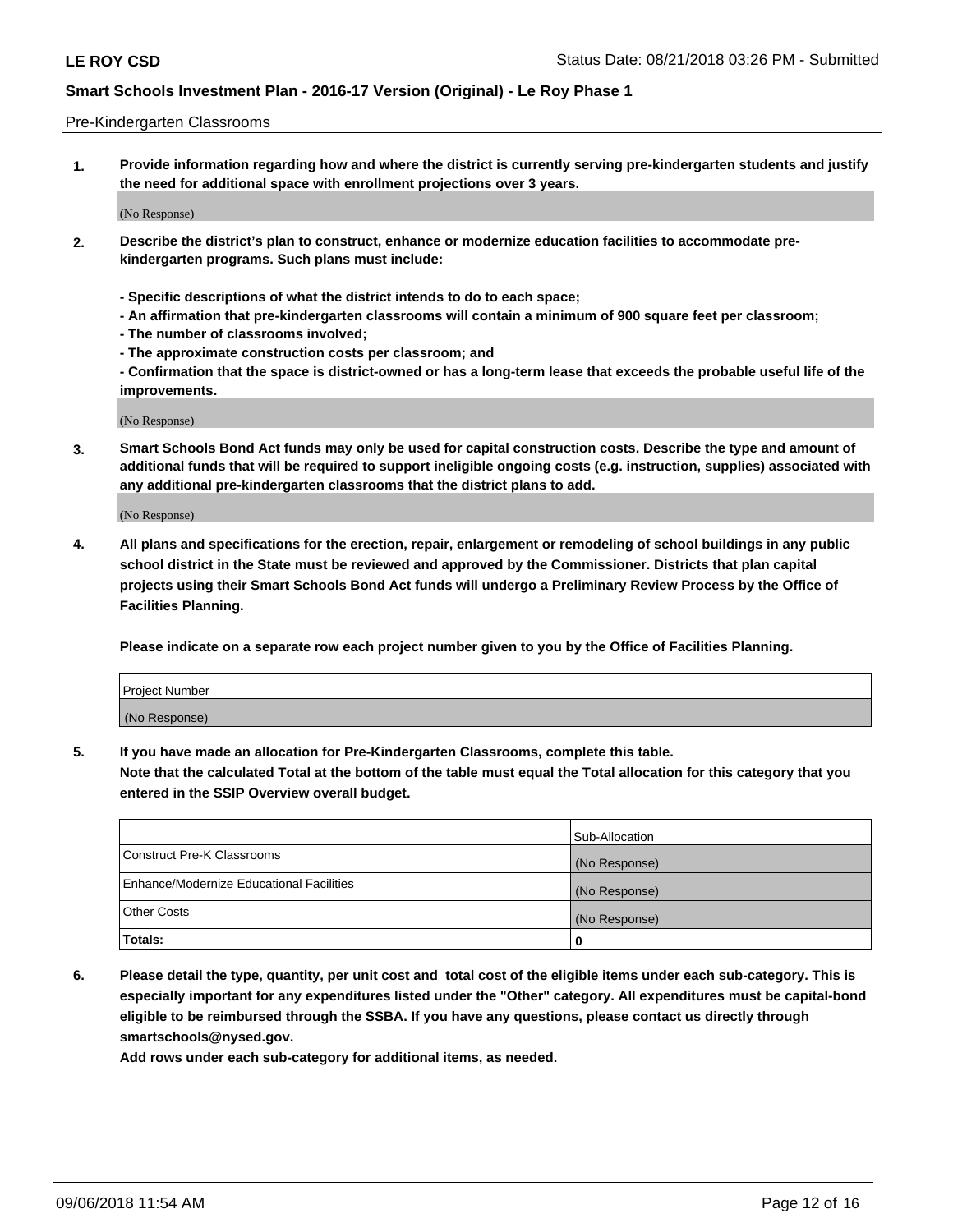Pre-Kindergarten Classrooms

| Select the allowable expenditure | Item to be purchased | Quantity      | Cost per Item | <b>Total Cost</b> |
|----------------------------------|----------------------|---------------|---------------|-------------------|
| type.                            |                      |               |               |                   |
| Repeat to add another item under |                      |               |               |                   |
| each type.                       |                      |               |               |                   |
| (No Response)                    | (No Response)        | (No Response) | (No Response) | (No Response)     |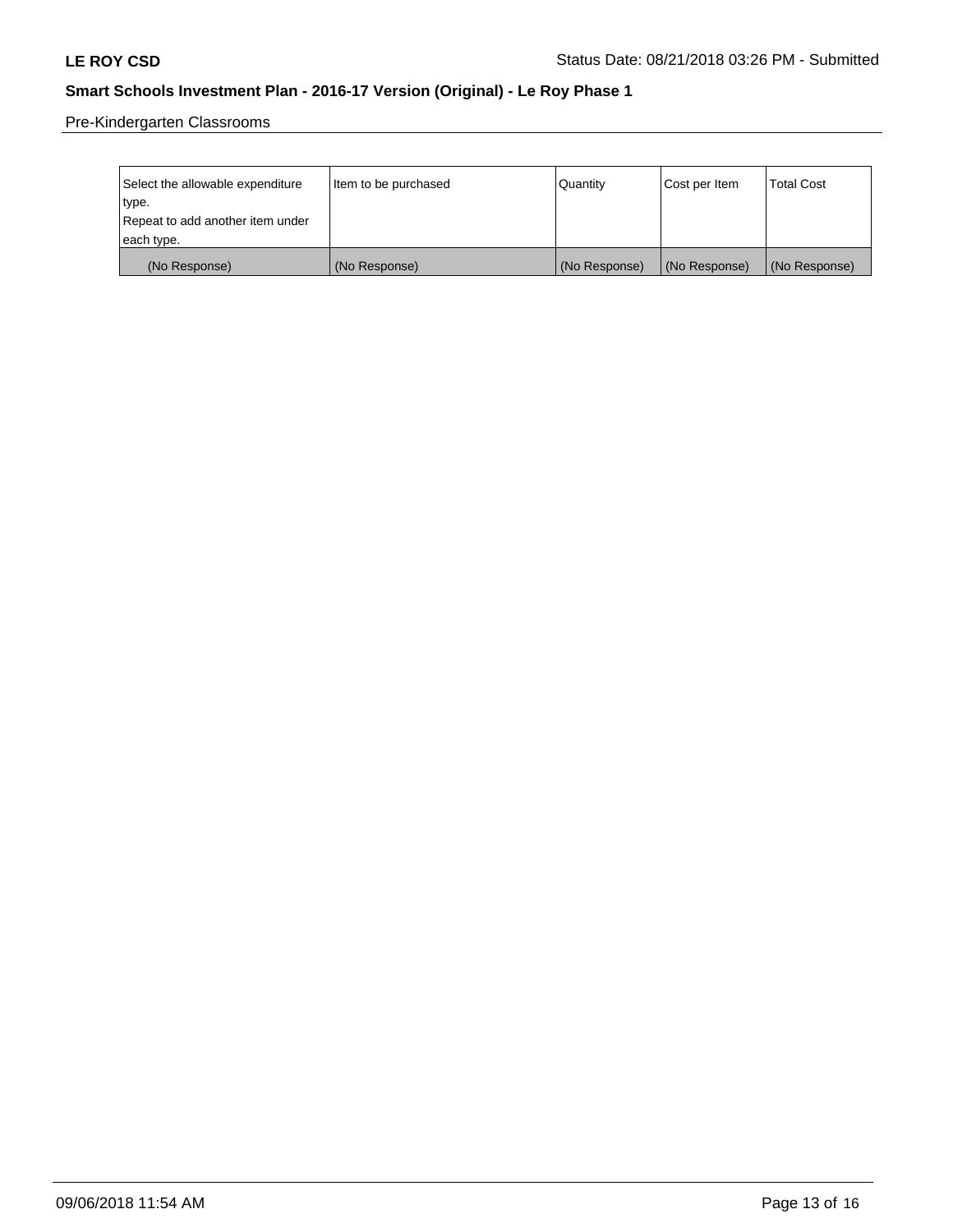Replace Transportable Classrooms

**1. Describe the district's plan to construct, enhance or modernize education facilities to provide high-quality instructional space by replacing transportable classrooms.**

(No Response)

**2. All plans and specifications for the erection, repair, enlargement or remodeling of school buildings in any public school district in the State must be reviewed and approved by the Commissioner. Districts that plan capital projects using their Smart Schools Bond Act funds will undergo a Preliminary Review Process by the Office of Facilities Planning.**

**Please indicate on a separate row each project number given to you by the Office of Facilities Planning.**

| Project Number |               |  |
|----------------|---------------|--|
|                |               |  |
|                |               |  |
|                | (No Response) |  |

**3. For large projects that seek to blend Smart Schools Bond Act dollars with other funds, please note that Smart Schools Bond Act funds can be allocated on a pro rata basis depending on the number of new classrooms built that directly replace transportable classroom units.**

**If a district seeks to blend Smart Schools Bond Act dollars with other funds describe below what other funds are being used and what portion of the money will be Smart Schools Bond Act funds.**

(No Response)

**4. If you have made an allocation for Replace Transportable Classrooms, complete this table. Note that the calculated Total at the bottom of the table must equal the Total allocation for this category that you entered in the SSIP Overview overall budget.**

|                                                | Sub-Allocation |
|------------------------------------------------|----------------|
| Construct New Instructional Space              | (No Response)  |
| Enhance/Modernize Existing Instructional Space | (No Response)  |
| <b>Other Costs</b>                             | (No Response)  |
| Totals:                                        | 0              |

**5. Please detail the type, quantity, per unit cost and total cost of the eligible items under each sub-category. This is especially important for any expenditures listed under the "Other" category. All expenditures must be capital-bond eligible to be reimbursed through the SSBA. If you have any questions, please contact us directly through smartschools@nysed.gov.**

| Select the allowable expenditure | Item to be purchased | l Quantitv    | Cost per Item | <b>Total Cost</b> |
|----------------------------------|----------------------|---------------|---------------|-------------------|
| type.                            |                      |               |               |                   |
| Repeat to add another item under |                      |               |               |                   |
| each type.                       |                      |               |               |                   |
| (No Response)                    | (No Response)        | (No Response) | (No Response) | (No Response)     |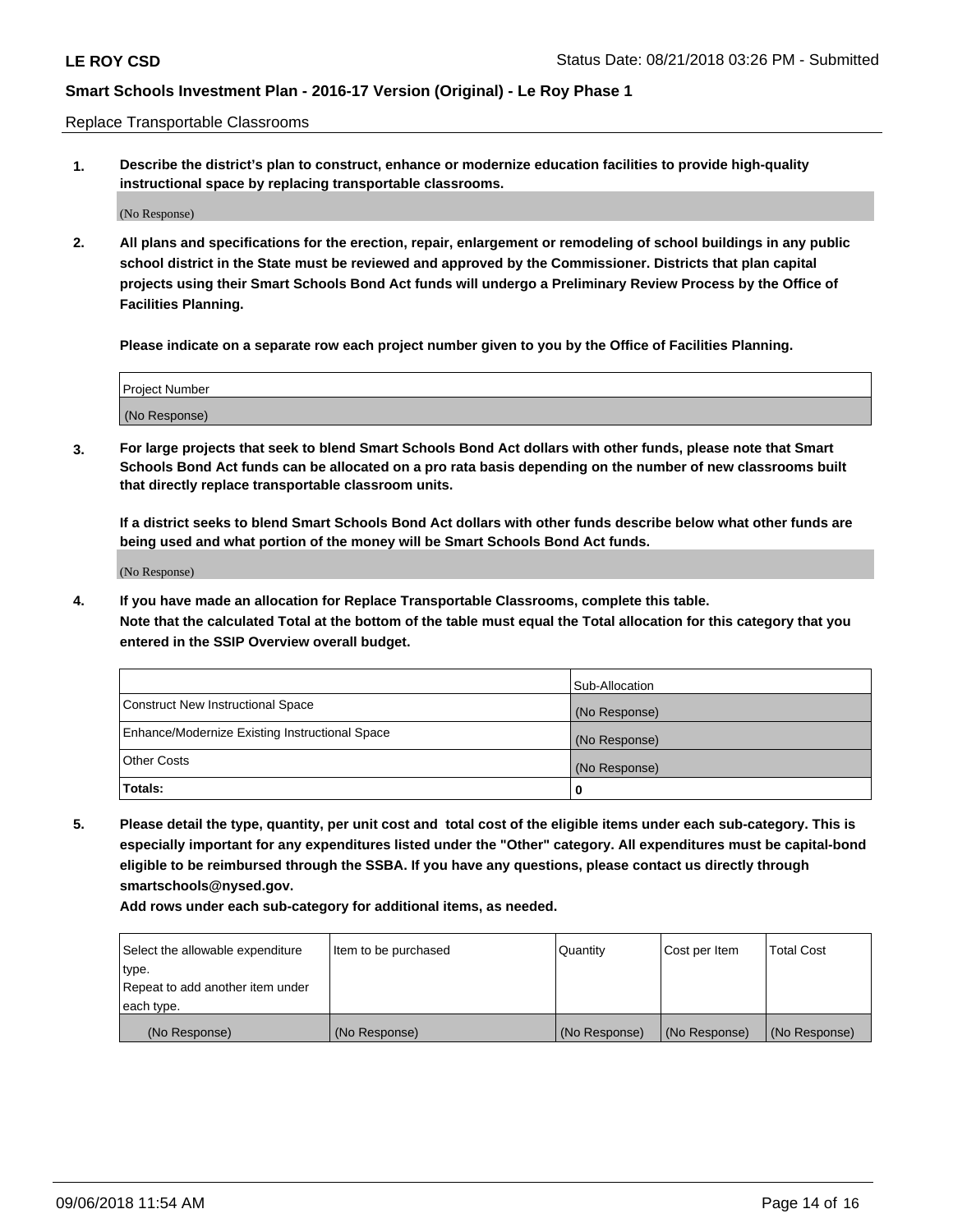High-Tech Security Features

**1. Describe how you intend to use Smart Schools Bond Act funds to install high-tech security features in school buildings and on school campuses.**

(No Response)

**2. All plans and specifications for the erection, repair, enlargement or remodeling of school buildings in any public school district in the State must be reviewed and approved by the Commissioner. Districts that plan capital projects using their Smart Schools Bond Act funds will undergo a Preliminary Review Process by the Office of Facilities Planning.** 

**Please indicate on a separate row each project number given to you by the Office of Facilities Planning.**

| <b>Project Number</b> |  |
|-----------------------|--|
| (No Response)         |  |

- **3. Was your project deemed eligible for streamlined Review?**
	- Yes
	- $\square$  No
- **4. Include the name and license number of the architect or engineer of record.**

| Name          | License Number |
|---------------|----------------|
| (No Response) | (No Response)  |

**5. If you have made an allocation for High-Tech Security Features, complete this table.**

**Note that the calculated Total at the bottom of the table must equal the Total allocation for this category that you entered in the SSIP Overview overall budget.**

|                                                      | Sub-Allocation |
|------------------------------------------------------|----------------|
| Capital-Intensive Security Project (Standard Review) | (No Response)  |
| <b>Electronic Security System</b>                    | (No Response)  |
| <b>Entry Control System</b>                          | (No Response)  |
| Approved Door Hardening Project                      | (No Response)  |
| <b>Other Costs</b>                                   | (No Response)  |
| Totals:                                              | 0              |

**6. Please detail the type, quantity, per unit cost and total cost of the eligible items under each sub-category. This is especially important for any expenditures listed under the "Other" category. All expenditures must be capital-bond eligible to be reimbursed through the SSBA. If you have any questions, please contact us directly through smartschools@nysed.gov.**

| Select the allowable expenditure | Item to be purchased | Quantity      | Cost per Item | <b>Total Cost</b> |
|----------------------------------|----------------------|---------------|---------------|-------------------|
| type.                            |                      |               |               |                   |
| Repeat to add another item under |                      |               |               |                   |
| each type.                       |                      |               |               |                   |
| (No Response)                    | (No Response)        | (No Response) | (No Response) | (No Response)     |